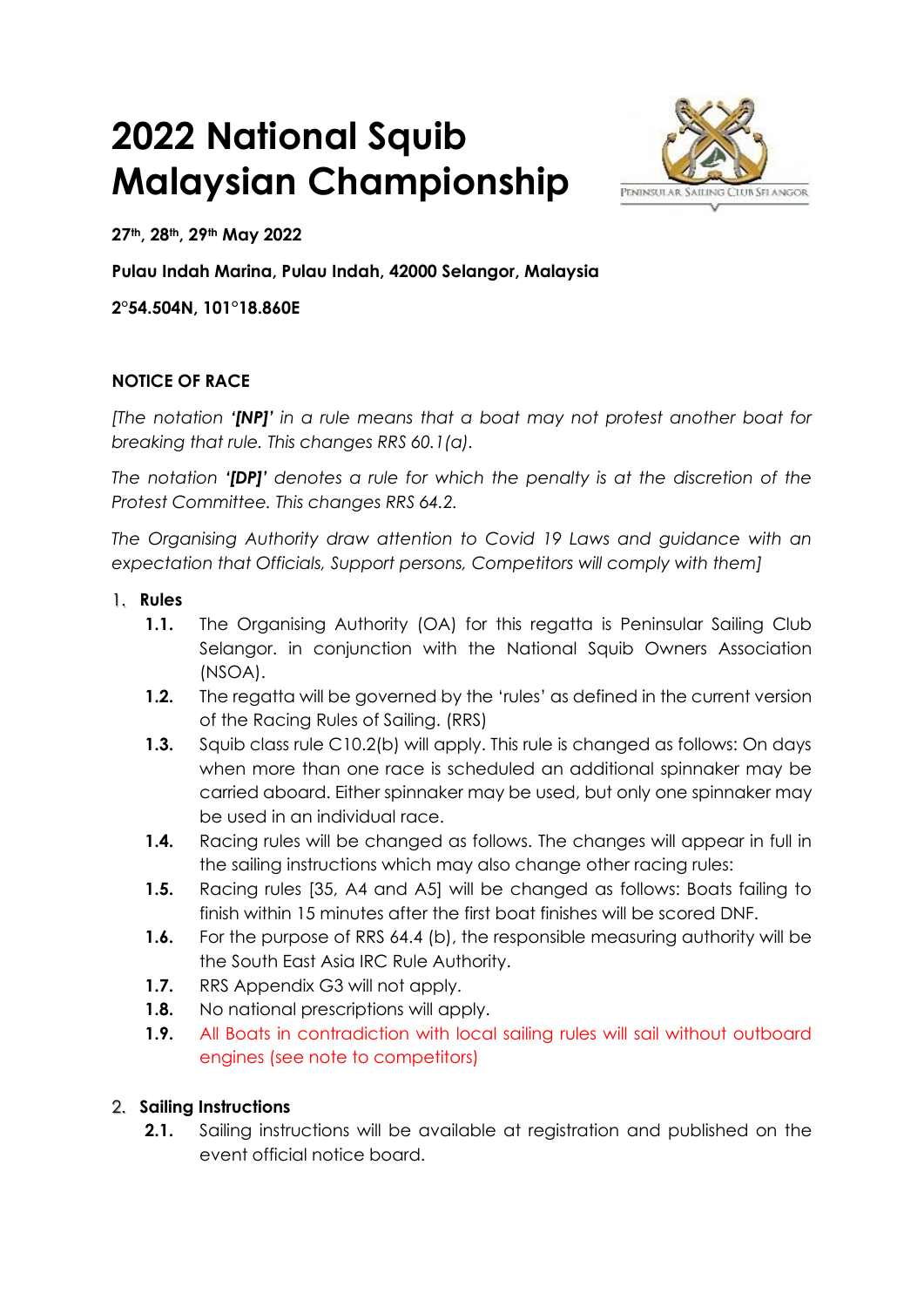# 3. **Communication**

- **3.1.** An online notice board is located on the Peninsular Sailing Club webpage [www.peninsularsailingclub.com](http://www.peninsularsailingclub.com/) and Facebook page <https://www.facebook.com/groups/1730337010585415>
- **3.2.** Email [squib.nationals@gmail.com](mailto:squib.nationals@gmail.com) or [commodorepcsc@gmail.com](mailto:commodorepcsc@gmail.com) until Thursday 26<sup>th</sup> May, thereafter the official notice board at the PSC clubhouse
- **3.3. [DP]** All boat shall carry an operational marine band VHF radio and monitor the designated channel **CHANNEL 73** from 30 minutes before any scheduled start until 30 mins after the end of the last race of the day.
- **3.4.** On the water, the race committee will make courtesy broadcasts to competitors on VHF radio using the same Channel 73.
- **3.5. [NP] [DP]** Except in an emergency, a boat that is racing shall not make voice or data transmissions and shall not receive voice or data communication that is not available to all boats. This restriction also applies to mobile telephones.
- **3.6.** Radio communication by the Race Committee is provided as a courtesy to competitors. Any radio communication by the race committee misnaming or naming of boats or their numbers, colour, designs, shapes or other identification cannot be used as evidence in any redress or protest. This changes RRS 62.1(a)

## 4. **Eligibility**

- **4.1.** The regatta is open to all boats of the National Squib Class.
- **4.2.** The Regatta Committee have waived the requirement that the owner and competing helmsman of the boat shall be current members of the NSOA., however they strongly recommend this.
- **4.3.** Eligible boats may enter by completing the official entry form and submitting it, together with the required fee by **17.00 Thursday 26th May 2022**.
- **4.4.** To be considered an entry in the event, a boat shall complete all registration requirements and pay all fees.

## 5. **Entry fees**

- **5.1.** Entry Fees for racing will be RM 350 –
- **5.2.** Late entries will be accepted under the following conditions: additional RM50 fee
- **5.3.** Entry Fees Should be paid by Bank Transfer to the following account:

Peninsular Sailing Club Selangor Bank: Maybank Account number: 564164443946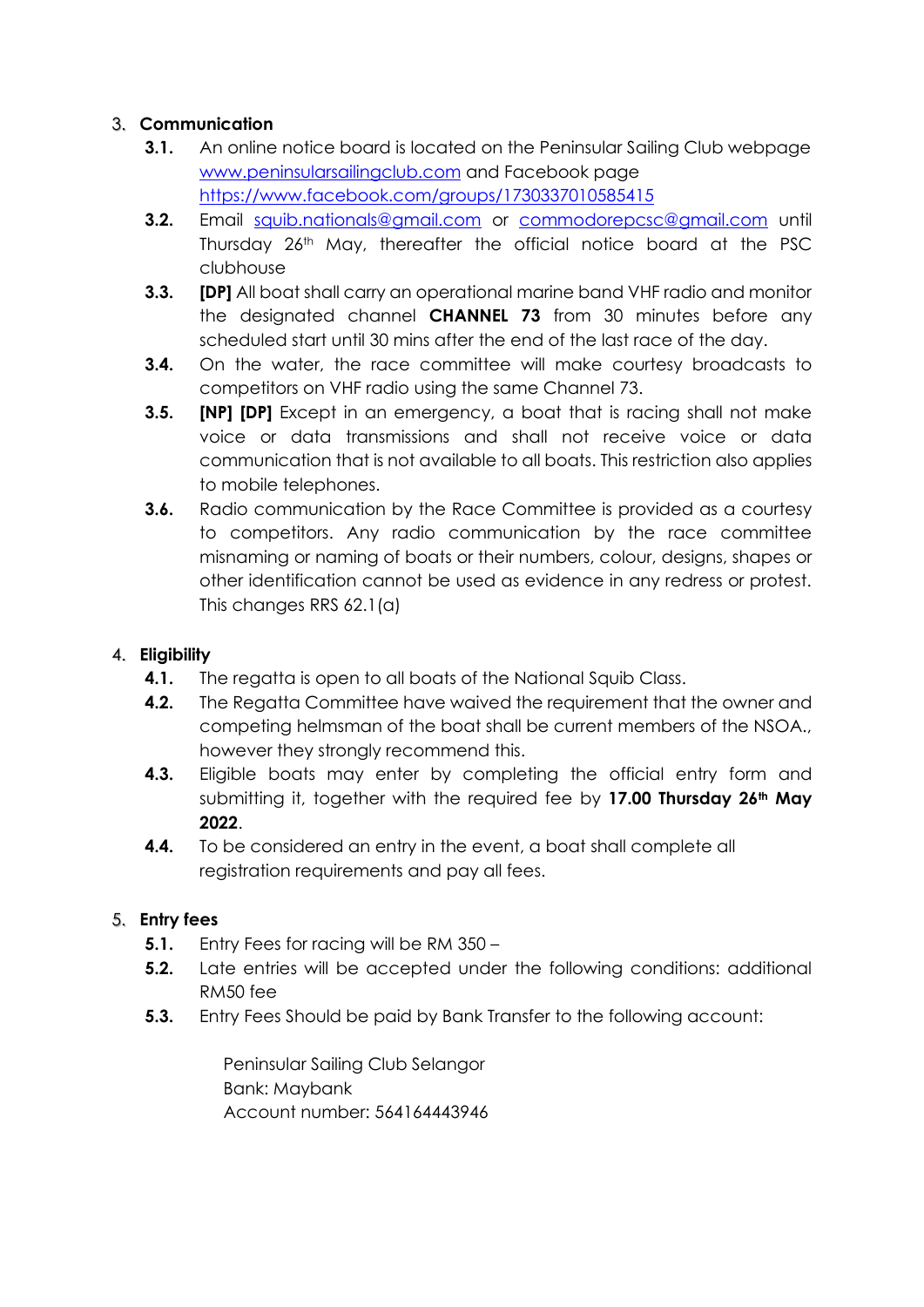*Please state REGATTA plus your boat number and surname as our reference and send a copy to Regatta Treasurer David Long Email: [davidvernonlong@gmail.com](mailto:davidvernonlong@gmail.com)*

#### 6. **Crew Limitations**

- **6.1.** The number of crew, their names and the one designated helmsman shall be declared at the time of registration.
- **6.2.** After registration substitution of competitors shall not be allowed without prior approval of the race committee. Permission to substitute crew will only be granted in cases of injury, illness, or serious unforeseen personal circumstances.

#### 7. **Advertising**

Boats may be required to display advertising chosen and supplied by the organising authority.

#### 8. **Schedule of events**

**8.1.** General Programme

| Date                             | Description                    |                       | <b>Time</b> | Location                                                                             |  |
|----------------------------------|--------------------------------|-----------------------|-------------|--------------------------------------------------------------------------------------|--|
| Friday<br>27th May               | Registration                   | $09.30 - 11.30$       |             | Regatta Office (Marina Building)                                                     |  |
|                                  | Measurement<br>& Inspection    | $11.00 - 12.00$       |             | Marina                                                                               |  |
|                                  | Media Briefing                 | <b>TBC</b>            |             | <b>TBC</b>                                                                           |  |
|                                  | Launching                      | Before 12.00          |             | All boats shall be afloat on or<br>before 12.00                                      |  |
|                                  | Competitors<br><b>Briefing</b> | 13.00                 |             | Marina cafeteria (front of the<br>marina building)                                   |  |
|                                  | Racing                         | First Signal<br>14:25 |             | The river from the Pulau Indah<br>Marina clubhouse to beyond the<br>shipyard         |  |
| Saturday<br>28 <sup>th</sup> May | Racing                         | First Signal<br>12:25 |             | The river from the Pulau Indah<br>Marina clubhouse to beyond the<br>shipyard         |  |
| Sunday<br>29th May               | Racing                         | First Signal<br>12:25 |             | A line close to the club<br>finishing line (off the Pulau Indah<br>Marina clubhouse) |  |

Please note a social program accompanying the races will be advised, anticipated to include prize giving buffet and other concessions.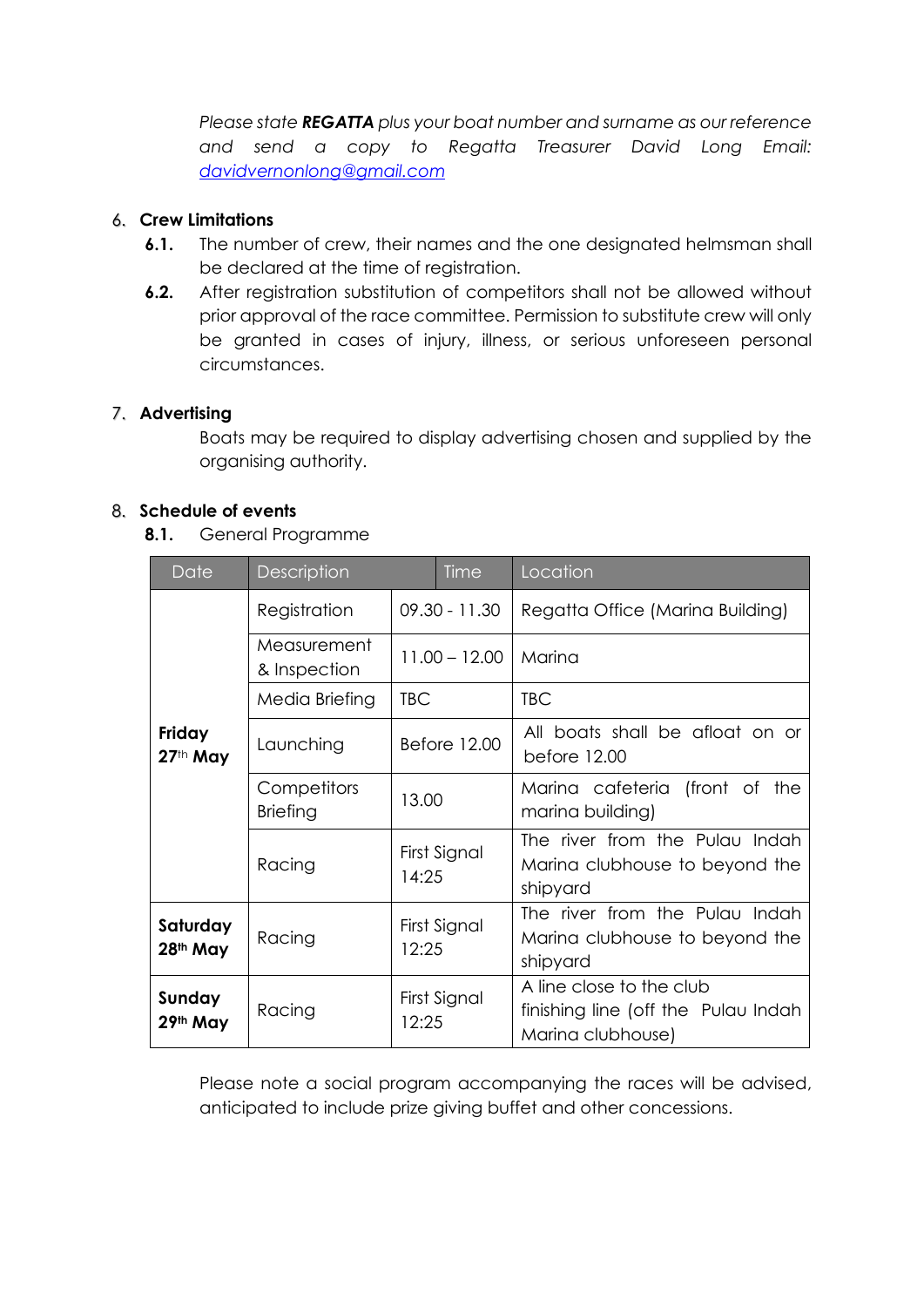## **8.2.** Schedule of Racing

| Date                             | Time of First<br>Warning<br>Signal for first<br>race | <b>Races</b><br>scheduled<br>per day | <b>Races</b><br>per day<br>maximum | Location                                                                                                                                            |
|----------------------------------|------------------------------------------------------|--------------------------------------|------------------------------------|-----------------------------------------------------------------------------------------------------------------------------------------------------|
| Friday 27th<br>May               | 14.25                                                | 2                                    | 2                                  | The river from the Pulau<br>Indah Marina clubhouse<br>to beyond the shipyard                                                                        |
| Saturday<br>28 <sup>th</sup> May | 12.25                                                | 3                                    | $\overline{4}$                     | The river from the Pulau<br>Indah Marina clubhouse<br>to beyond the shipyard                                                                        |
| Sunday<br>29th May               | 12.25                                                | $\mathcal{P}$                        | $\overline{2}$                     | A line close to the club<br>finishing line (off the<br>Pulau Indah Marina<br>clubhouse) unless no<br>wind when competitors<br>follow Committee Boat |

The warning signal for each succeeding race will be made as soon as practicable.

## 9. **Measurement and Inspection**

- **9.1.** Prior to launching each boat, together with her sails and equipment, shall be made available to the Technical Committee for measurement and inspection at the times stated in NoR 8.1.
- **9.2.** Boats shall be presented in a dry condition and in compliance with their certificate; the number and weight of the correctors fitted shall correspond with the certificate. Only pre-measured sails shall be presented.
- **9.3.** The Technical Committee may request that boats may be weighed to ensure compliance with the minimum weight rule.
- **9.4.** Any boat that complies with its certificate as to the number and weight of its correctors but is under-weight when weighed will be required to fit additional correctors to bring it up to weight before racing.
- **9.5.** Only sails that have been inspected shall be used during the regatta except with the permission of the race committee.
- **9.6. [DP]** Boats shall also comply with RRS 78.1 Compliance with class rules.

## 10. **Identification**

**10.1.** Boats will sail under their registered Sail Number.

## 11. **Courses**

**11.1.** The courses to be sailed will mainly consist of of triangle/windward-leeward and windward-leeward Courses. Subject to conditions, Race 7 may include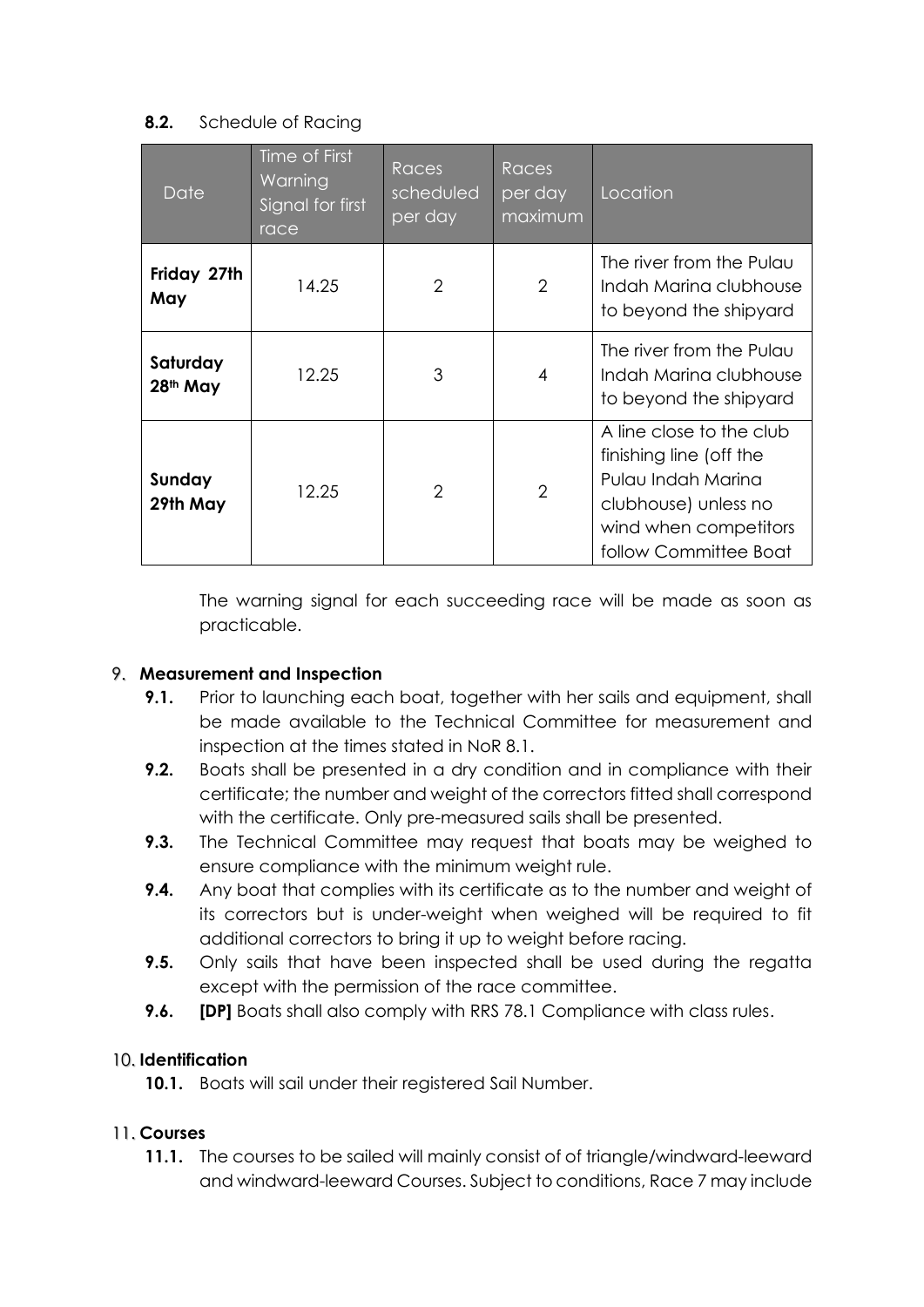longer legs using navigation marks and will be defined by the Sailing instructions.

# 12. **Scoring**

- **12.1.** 2 races are required to be completed to constitute a series.
- **12.2.** When fewer than 4 races have been completed, a boat's series score will be the total of her race scores.
- **12.3.** When from 4 to 6 races have been completed, a boat's series score will be the total of her race scores excluding her worst score.
- **12.4.** When 7 races have been completed, a boat's series score will be the total of her race scores excluding her two worst scores.

## 13. **Launching and Haul-out restrictions**

- **13.1.** It is anticipated that all entered boats will be berthed in the water for the duration of the regatta unless the race officer so requires for inspection.
- **13.2. [DP]** Boats shall be kept in their assigned places while in the moorings
- **13.3.** All boats shall be afloat on or before Friday 27<sup>th</sup> 1200
- **13.4.** Boats shall not be hauled out during the regatta except with and according to the prior written permission from the Race Committee.
- **13.5.** Boats shall not be cleaned below the water line between the warning preparatory signal of the first race until the end of the event. Rudders may be removed.
- **13.6.** Any boat permitted by the race committee to be removed from the water to inspect damage and/or effect repairs shall not be scrubbed or cleaned below the water line other than is necessary to effect repairs and must be relaunched as soon as possible.

## 14. **Diving equipment and plastic pools**

**14.1.** Underwater breathing apparatus and plastic pools or their equivalent shall not be used around boats between 12:00h on Friday 27<sup>th</sup> and the end of the regatta.

## 15. **Safety Equipment**

In addition to the safety items required by class rules each competing boat shall carry the following

- 1) 3 lifejackets
- 2) Suitable compass.
- 3) Paddle
- 4) Bucket and lanyard
- 5) Anchor and 12 meters of rope
- 6) Operating bilge pump.

This instruction adds to Class Rule C5.1(a).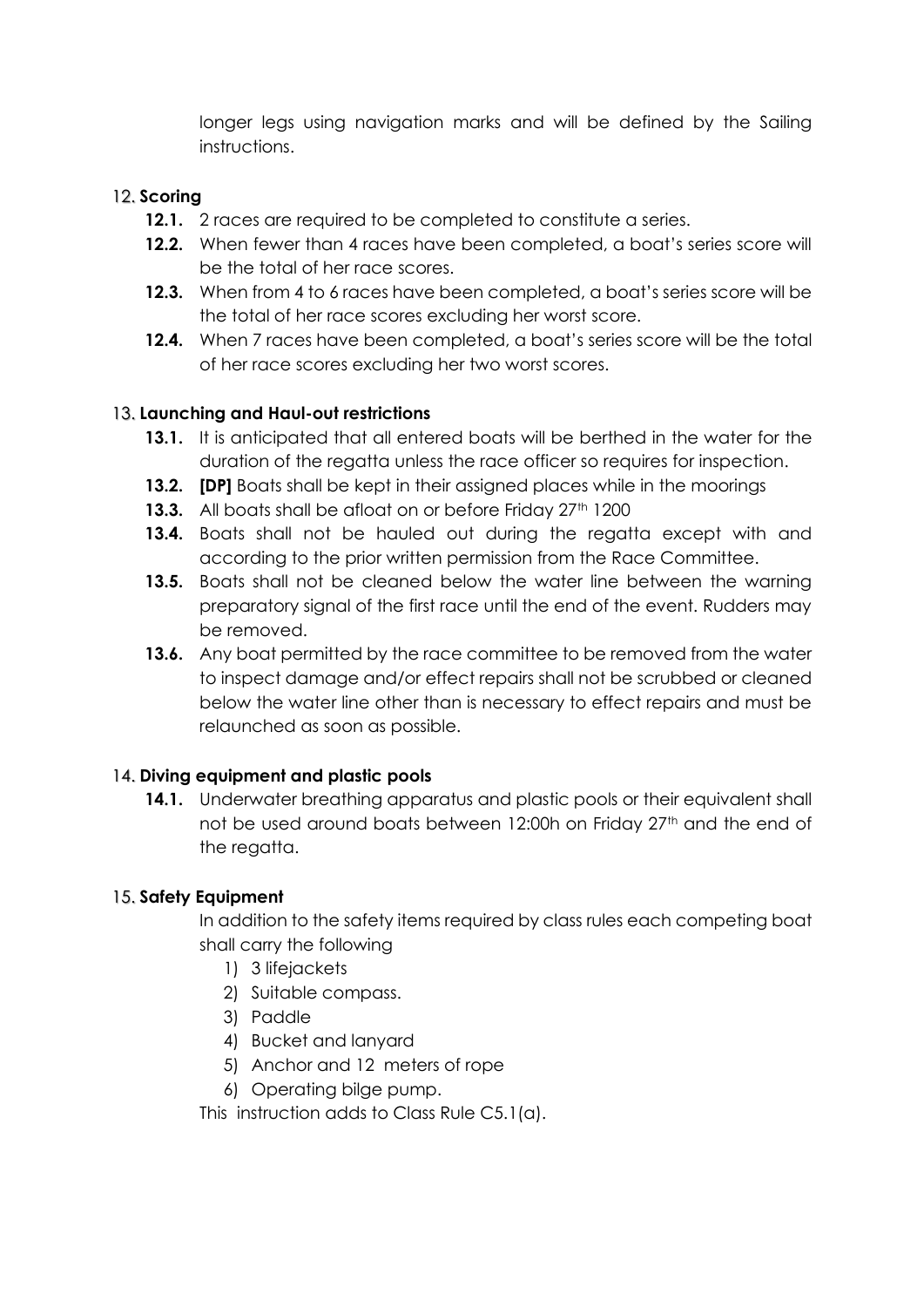**15.1.** It is mandatory that each boat carry on board an operational VHF radio. The race committee will broadcast general information regarding racing to the fleet by VHF radio. (See NoR 3.2)

# 16. **Risk Statement**

- **16.1.** RRS 3 of the racing rules of sailing states: "The responsibility for a boat's decision to participate in a race or to continue racing is hers alone." Sailing is by its nature an unpredictable sport and therefore inherently involves an element of risk. By taking part in the event, each competitor agrees and acknowledges that:
	- a) They are aware of the inherent element of risk involved in the sport and accept responsibility for the exposure of themselves, their crew and their boat to such inherent risk whilst taking part in the event.
	- b) They are responsible for the safety of themselves, their crew, their boat and their other property whether afloat or ashore.
	- c) The accept responsibility for any injury, damage or loss to the extent caused by their own actions or omissions.
	- d) Their boat is in good order, equipped to sail in the event and they are fit to participate.
	- e) The provision of a race management team, patrol boats and other officials and volunteers by the event organiser does not relieve them of their own responsibilities.
	- f) The provision of patrol boat cover is limited to such assistance, particularly in extreme weather conditions, can be practically provided in the circumstances.
- **16.2.** The fact that the race committee conducts inspections of a boat does not reduce the responsibilities of each competitor set out in this notice of race.

## 17. **Insurance**

**17.1.** Each participating boat shall be insured with valid third-party liability insurance with a minimum cover of £1,000,000 per incident or the equivalent.

## 18. **Prizes**

The following prizes will be awarded:

Perpetual trophy for Championship winner Presented by the Founder Members who are also the sponsors of the regatta.

Prizes for championship overall 1st 2nd and 3rd

Prize for boat helmed by a lady or first boat carrying lady crew

Daily prize for winner of each race

Souvenir memento for each participating boat

Simon James Trophy for first boat with combined crew age crew exceeding 130 years.